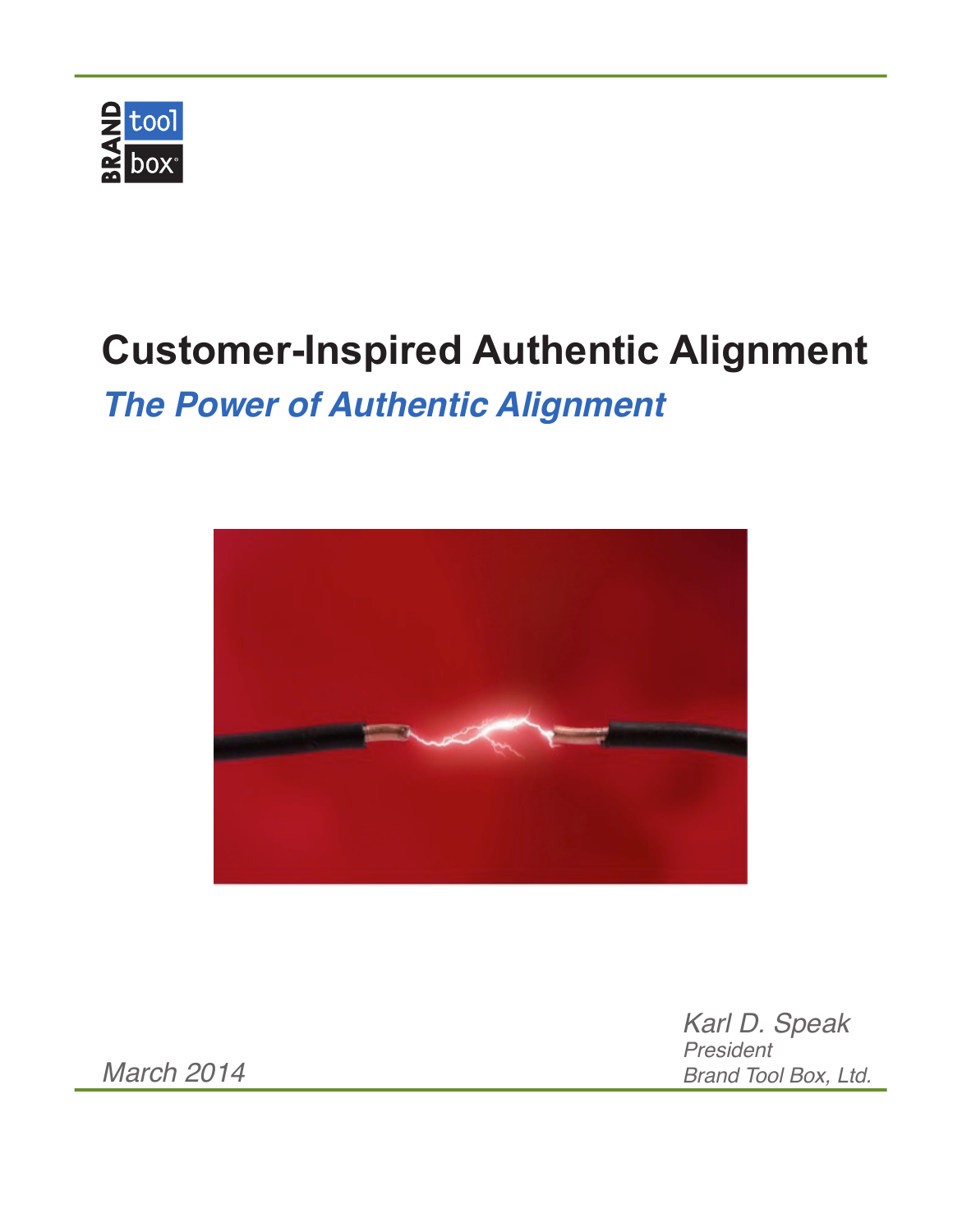# **Customer-Inspired Authentic Alignment**

**BY KARL D. SPEAK** 

In today's business world the most admired products, companies and individuals are often referred to as brands as a way to acknowledge their high performance. High performing products are often referred to as "the leading brand," the most admired companies may be labeled as "employer brand of choice," or the highest achieving individuals are referred to as "strong personal brands."

Brand equals high performance. What are the common qualities of high performers? High performing brands, whether personal, company or product, have three common characteristics: authenticity, alignment and the proven ability to make a distinctive difference.

High performing brands get their strength and confidence from their authenticity. They get their power by aligning and focusing their strengths on the needs of others (individuals or customers). Their distinction is the result of consistently applying their strengths in a way that makes a difference that others can't match.

© 2014 Brand Tool Box, Ltd. All Rights Reserved. Brand is the effect and authentic alignment is the cause. Leveraging the power of authentic alignment is the key to becoming known as a high performing brand. This principle applies to individual performance (personal brand), team performance (team brand) and company performance (corporate brand).

How can individuals, teams and organizations take advantage of the power of authentic alignment to drive high performance? It's not complicated or some mysterious quality that can't be defined and implemented. It's a straightforward process consisting of:

- $\blacksquare$  A tool to help individuals define their authentic qualities
- $\blacksquare$  Affirming the organization or team's outstanding authentic qualities
- $\blacksquare$  Facilitate a group process to discover alignment of employees' and the organization's affirmed authentic qualities and focus the alignment on making a difference for customers or company goals  $-$  customer-inspired authentic alignment
- $\Box$  Provide on-going reinforcement and coaching activities to sustain authentic alignment in the culture

 $\overline{v}$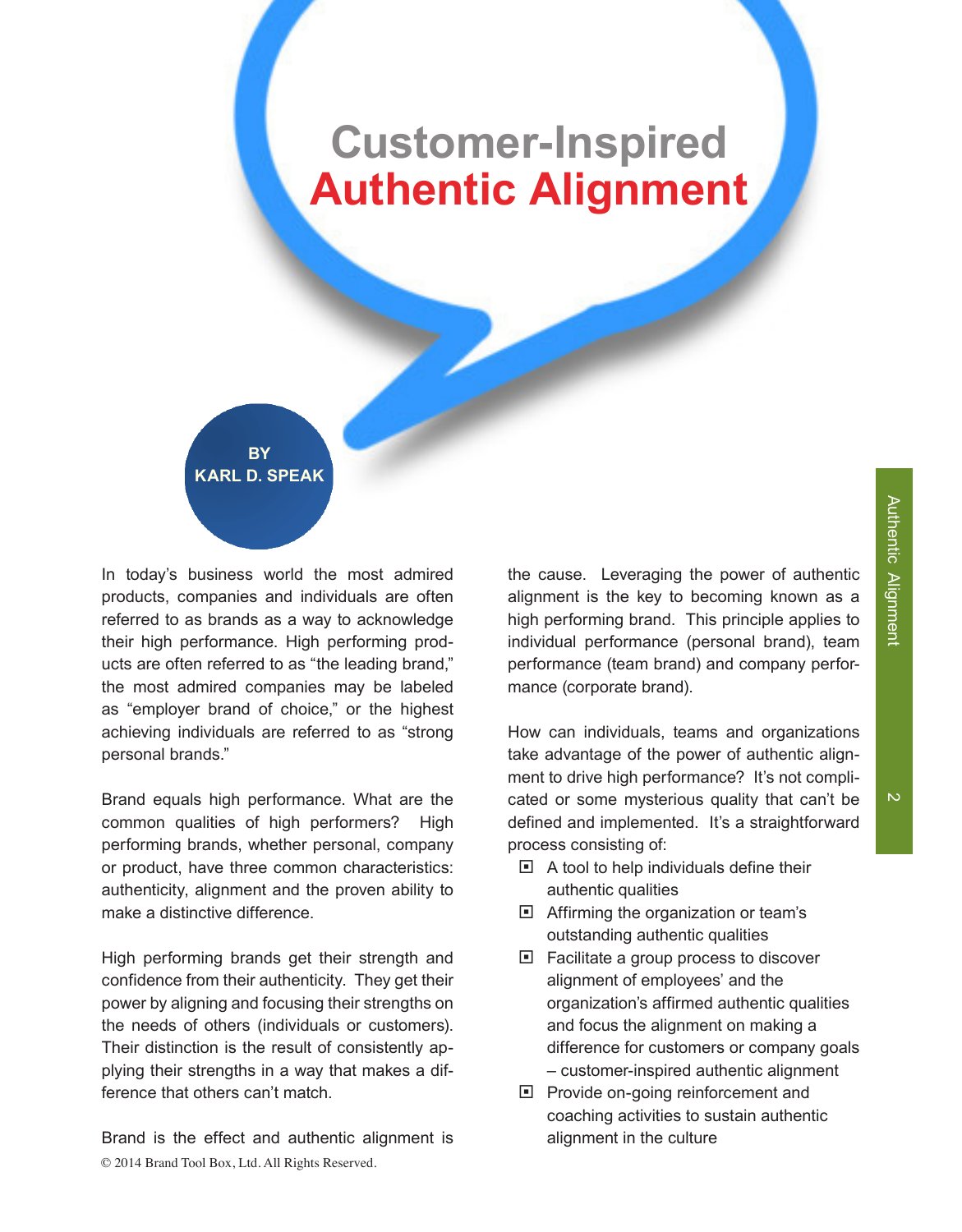**Authentic Alignment** Authentic#Alignment

This article will provide an overview of the process and some lessons learned that will enable you to take advantage of the power of authentic alignment.

#### **Authenticity Energizes**

Authenticity is the new platinum for high-performing individuals and teams. Today's high achievers thrive on being authentic and are highly motivated by authentic leaders. They are inspired by organizations they believe in and are supercharged when working with others that act genuinely.

What do we mean when we say authentic? Sim-

ply stated, when an individual or an organization is authentic they consistently demonstrate a genuine commitment to their values.

If authenticity is the elixir to high performance, why don't more employees embrace it? There are two reasons, one is a practical reason and the other is environmental. Our research strongly suggests that most people are not sure about or able to articu-

late their authenticity. Many individuals comfortable with their authenticity are not sure it is valued or how it will contribute to their success.

There is research emerging that adds credence to an individual's hesitancy to operate with an authenticity-forward style. One study pointed out that 53% of employees believe that being authentic may have negative consequences for their career. 41% feel that a strategy of "fittingin" is an effective strategy for success with their employer. Authenticity is an important driver of employee engagement. A recent research study reported that when a culture values authenticity it can positively impact employee engagement

**If authenticity is the elixir to high** performance, why don't more employees embrace it?

by as much as 30%.

Employees worry they may be taking a career risk showing their authentic self and therefore will look for signs that authenticity is valued and will help them succeed. Organizations need to openly encourage and empower employees to act authentically. Employees choosing to act in a genuine, authentic way look for clear signals from their work culture that authenticity is encouraged and recognized.

Employees confident that their authenticity is valued will definitely agree with the following statements: "I feel comfortable being myself;" "We're all encouraged to express our differenc-

> es;" "More than one type of person fits in here and every employee is given a chance to develop." Employees will act more authentically when they feel and see that it's encouraged and rewarded.

> An organization can demonstrate its authenticity in many different ways with employees and customers.# # Employees# can# observe# au= thenticity when leaders consistently

"walk the talk." Another example of internal authenticity is on display when the core values of an organization are used to address tough decisions, especially when the outcome negatively impacts business results.

Customers recognize authenticity in the way an organization is consistent in its decisions and policies. Customers pay particular attention to situations when the company is faced with tough decisions that can result in a negative financial consequence. The more distinctive an organization is compared to its competitors is a true sign of its level of authenticity. This is further exemplified when customers demonstrate a high degree of sustained brand loyalty.

 $\ddot{\omega}$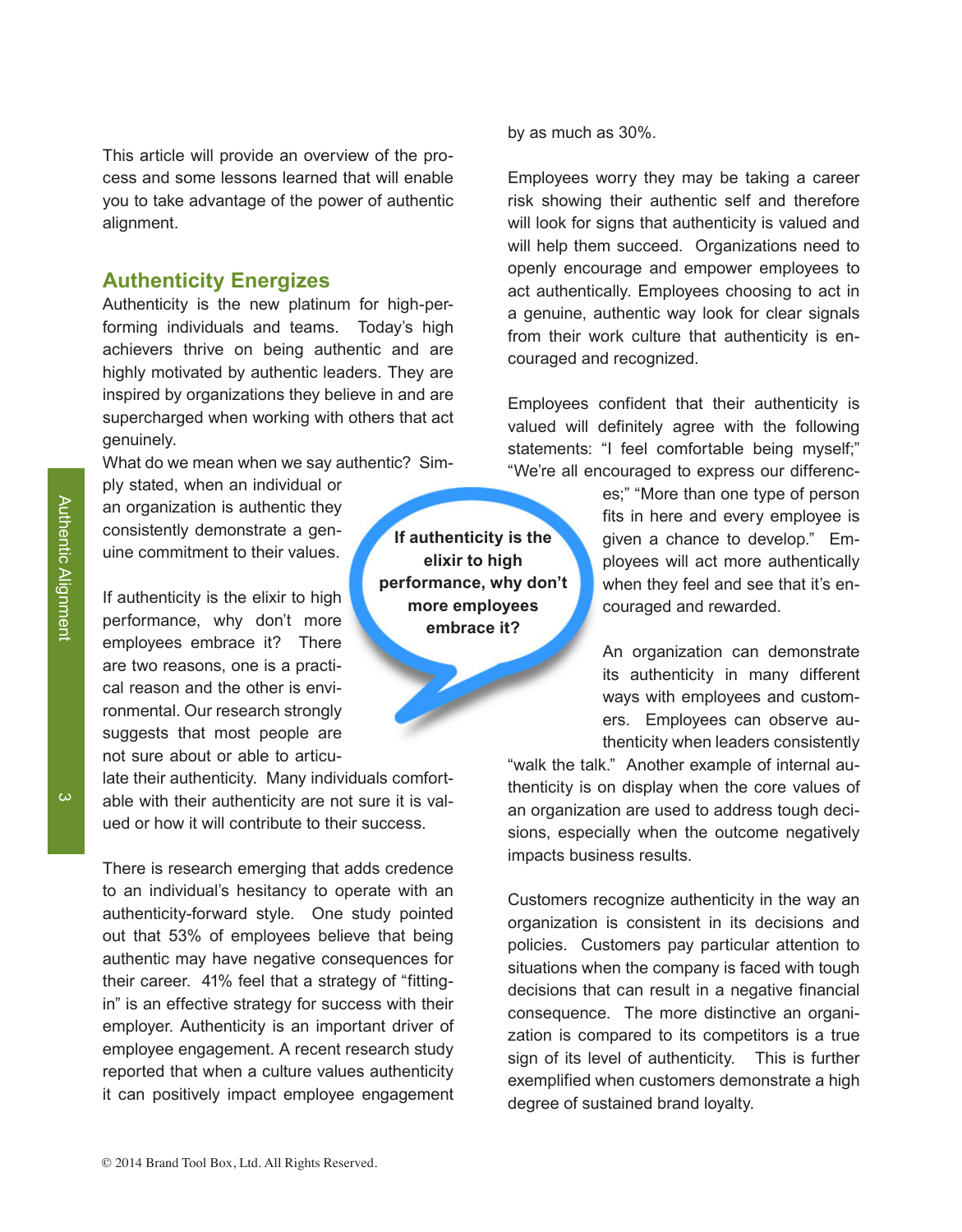In an article in MIT Sloan Management Review, authors Daniel M. Cable, Francesa Gino and Brandley R. Staats cited the importance of authenticity as a fundamental virtue in supporting a high level of confidence demonstrated by the highest achievers. According to the authors, "For several decades psychologists have suggested that people have a deep desire to behave authentically and to have others acknowledge the true attributes of their identities. To be authentic, people must align their internal experiences (such as feelings, values and perspectives) with their external expressions. They want others to see them as they see themselves. There is an abundance of research showing that authentic self-expression is the key component of high self-esteem."

Recently while getting my car washed I observed how a very caring customer provided his mittens to the cashier whose hands were very cold as a result of a malfunctioning heating system. The expression on her face and thankfulness surely made him feel warm in his heart. This feeling was punctuated

when another customer walked up and shook the generous customer's hand and commented on his caring gesture.

In "Creating the Best Workplace on Earth," published in Harvard Business Review, authors Rob Gaffee and Gareth Jones add further credence to the importance of authenticity, when stating "Recent research by our London Business School colleague Dan Cable shows that employees who feel welcome to express their authentic selves at work exhibit higher levels of organizational commitment, individual performance and propensity to help others."

**Authenticity builds** strength from within; **alignment** applies that inner strength to **achieve.**

#### **Authenticity Aligned Begins with Authenticity Defined**

Choosing to act authentically takes courage and is rife with vulnerability for individuals. Authenticity needs encouragement. The power of authenticity is unleashed through alignment. Those individuals that discover a way to align their authentic qualities with the interests of their employer are consistently successful and high achievers. Authenticity builds strength from within; alignment applies that inner strength to achieve. In the end, authentic alignment can work wonders for a company's success.

To make it work, employees must believe they are authentically aligned with the organization they work for. They must also believe the organization

> is authentic and aligned with its customers. Believing there is authentic employee-organization-customer alignment creates authenticity<sup>3</sup>. This super-level of authentic alignment inspires employees because they know their authentic strengths make a difference for customers. Authentic alignment that has a clear line of sight for making a difference for customers adds purpose to an employee's sense of accomplishment. It's accomplishment that is more

personal and less corporate. Authenticity<sup>3</sup> provides individuals with the confidence that their commitment to authenticity is a real asset in their on-going success.

Aligning the interests of employees, the company and customers seems logical and common sense. So what gets in the way of more organizations taking advantage of alignment<sup>3</sup>? As much as individuals consistently declare the value of acting authentically, our work over 10 years clearly suggests that as a rule people struggle with defining their values. In a similar way, our work helping companies define their differentiating qualities strongly suggests it is not uncom-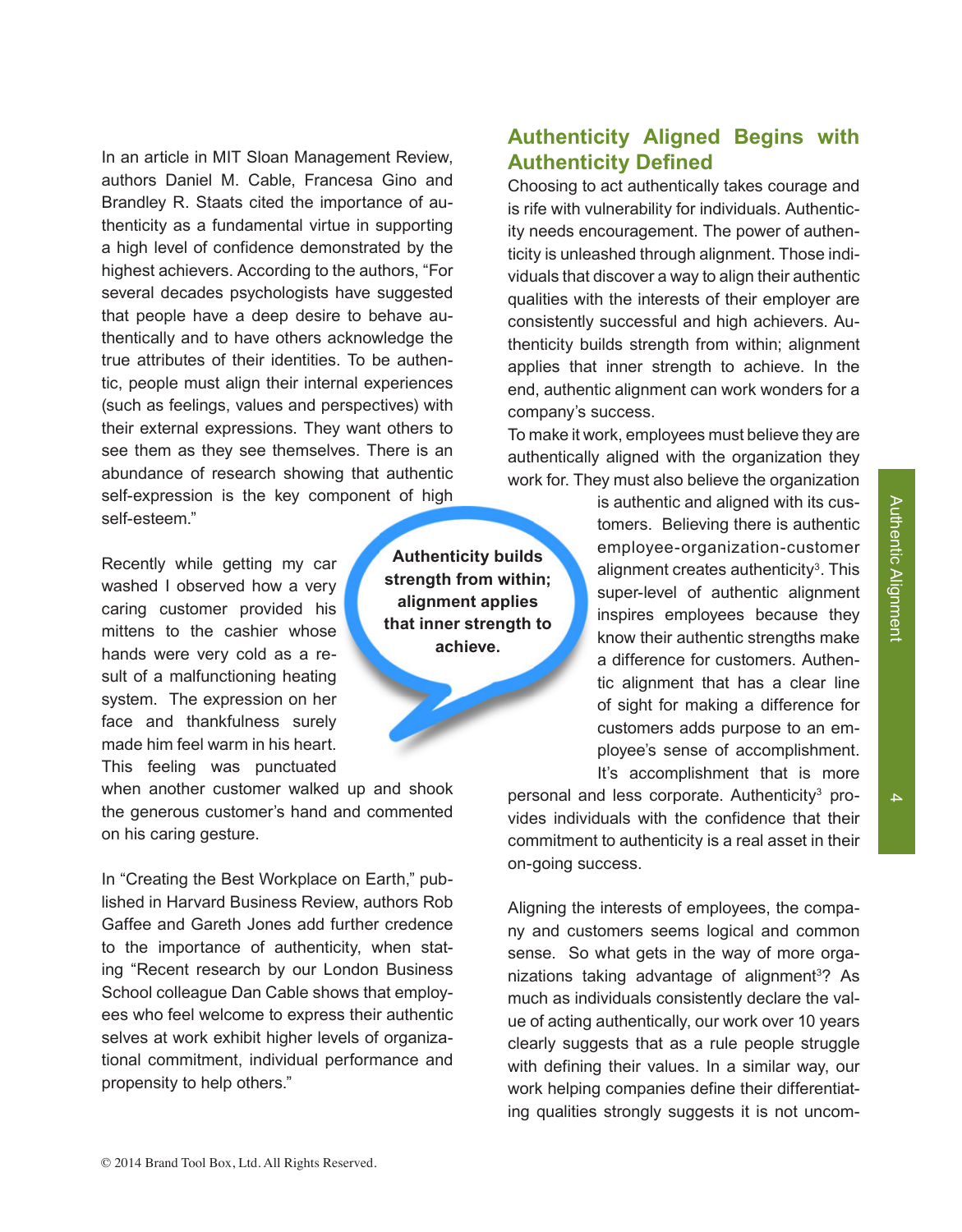mon for there to be a lack of a clear articulation of organizational authenticity. Authenticity must be clearly defined before alignment can take place for all parties.

We have found that using a practical, universal framework of brand is a powerful tool to help individuals and organizations define authenticity. In its native form, the concept of brand is built on authenticity with an intention on aligning to the needs of others. Strong brands (personal or corporate) have as their base a set of proven authentic values, a proven ethos, so to speak. To be a distinctive brand that is consistent in its actions one must be authen-

sands of individuals it became clear that many individuals have little awareness of their authentic qualities. This conclusion is reinforced based upon the anecdotal evidence reported by our many facilitators who work closely with individuals to define their personal values, as the starting point in the process.

Bottom line, we have found that with the help of a practical tool individuals can effectively define their authentic qualities. (Following this process employees develop a set of situational action plans to apply their authentic qualities at work, more on that late.)

tic. To be valuable a brand must be highly competent at aligning its  $au$ thentic qualities with the needs of customers. The result is a loyal relationship built on



A n o t h e r# part of our firm's practice is working with the leadership# teams of our clients to define

the brand's differentiated qualities. This is the market version of authentic alignment.

In addition we have discovered that through the use of a practical process individuals and organizations can effectively articulate their authentic qualities. In this context we use a practical personal brand tool to help individuals articulate their authentic qualities. This same type of brand-based framework can provide insights in learning to align their authentic qualities with the needs of other individuals and teams. We have developed and refined over 20 years an analogous tool for organizations.

For individuals the process of defining their authentic qualities begins with guiding them through a three-part process to determine their five most authentic qualities. Based upon the "big data" analysis of the results of thoutheir corporate brands. In a nutshell, our process begins with an organization's basic leadership platform (mission/vision/values) and extends it into a framework that concisely articulates how the authentic qualities define their culture and ultimately create distinctive value for customers.

After 25 years of experience it is clear that leadership teams struggle as much as individuals at the process of defining their authentic qualities. To add further credence to our experience Gallup reports that on average over 40% of employees report they have little or no understanding of their employer's distinctive qualities and how they create value for customers. This lack of awareness varies across industries, ranging from 30% to over 70%. I am confident that the lack of awareness is due primarily to the lack of definition, not simply as a result of a lack of effective internal communi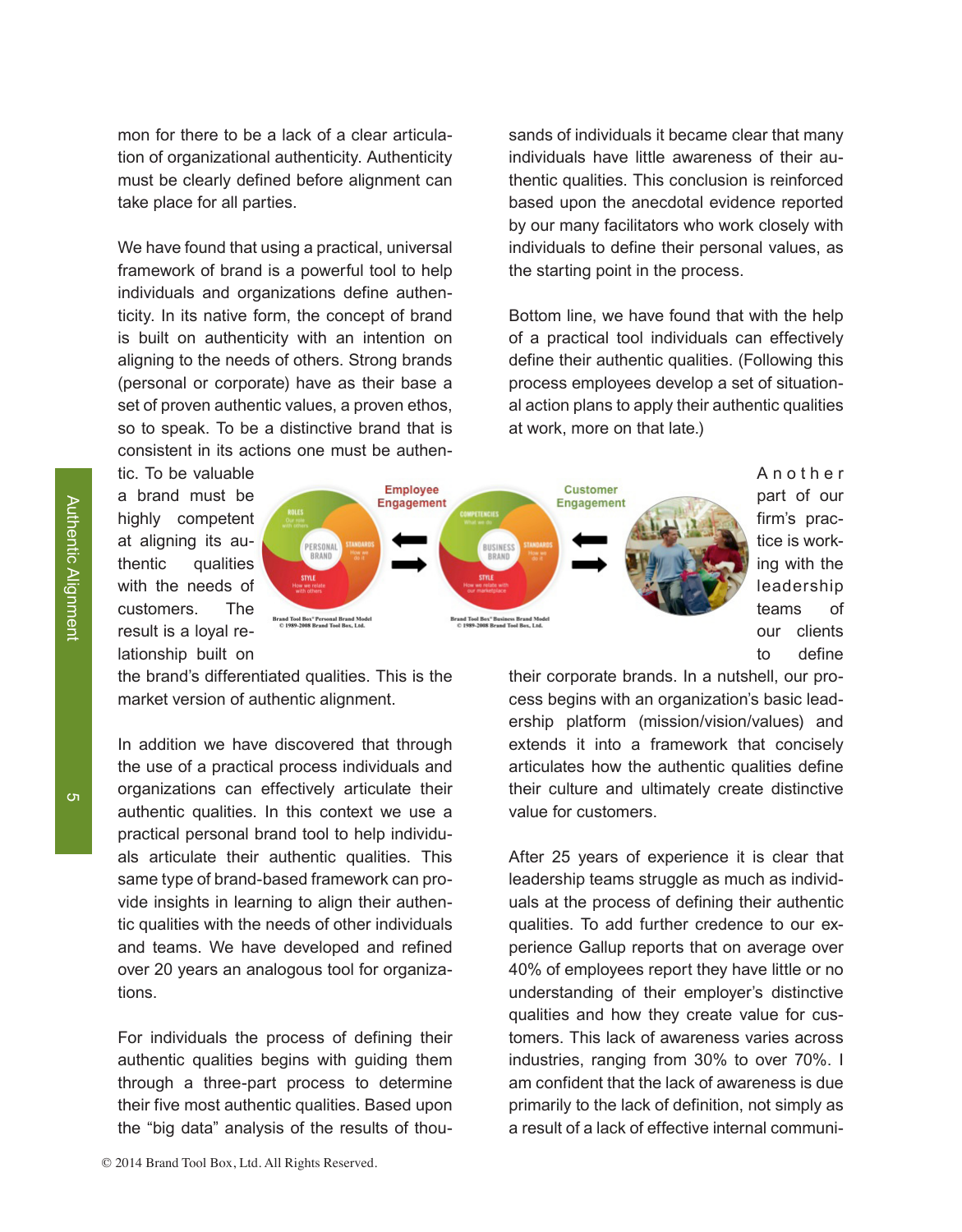cations. I most wholeheartedly agree with Marshall McLuhan - "If I can't name it. I can't know it."

I have observed many, many times the excitement that is created among a leadership team and across a culture when the authentic qualities of an organization are made known.

## Authenticity<sup>3</sup>–The Power of Brand **Alignment**

Customer-inspired, authentic alignment is the name we have given to the process we have used to help our clients create aligned cultures that thrive on authentic alignment of employees-company-customers. The framework of customer-inspired, authentic alignment is built upon three pillars:

- $\blacksquare$  The authenticity of the individual, i.e., their personal brand
- $\Box$  The authenticity and customer focus of the organization, i.e., its corporate brand
- $\Box$  A process to discover the alignment of the two brands and focus employees' everyday behaviors to leverage the areas of authentic alignment

This innovative process boosts the organic strengths of the culture by focusing the authentic strengths of employees' personal brands on the critical behaviors that will deliver the most value for customers and nourish employees' desire for authenticity in their work.

Customer-inspired authentic alignment is a powerful and proven framework to inspire high achievement. It's powerful because it's personal and encourages individuals to be more of who they are. It's powerful because it focuses teams on delivering what's most important to customers, the basis for achieving success for the business or a team's objectives. It's proven because it uses reliable tools that have been widely implemented. Organizations and teams implementing a customer-inspired authentic alignment process will have the "special sauce" that separates the overachievers from the underachievers.

What are the key characteristics of a culture built on customer-inspired, authentic alignment?

- $\blacksquare$  The organization values and encourages employees to act based upon their authentic values.
- $\Box$  Employees are given the tools and a process to define their values and personal brand. Training and coaching help individuals align and apply those qualities in various situations and relationships.
- $\blacksquare$  The organization or team clearly defines its authentic operating ethos and demonstrates how the core elements of the ethos show up as behaviors that are applied to critical success factors.
- $\Box$  Employees are encouraged to discover their authentic alignment with the operating ethos of the team with the specific intent of discovering where they can leverage their authentic strengths and values to contribute to the success of the team. The implicit promise is that employees will be successful by being more of who they are, i.e., acting authentically. This sense of authentic alignment will inspire over-achievement.

A team or culture that embraces customerinspired authentic alignment unleashes extraordinary discretionary effort to overachieve because it's real, organic and natural. The process clearly values the authenticity and power of every individual's values and contributions, enabling every team to perform to the Power<sup>x</sup>.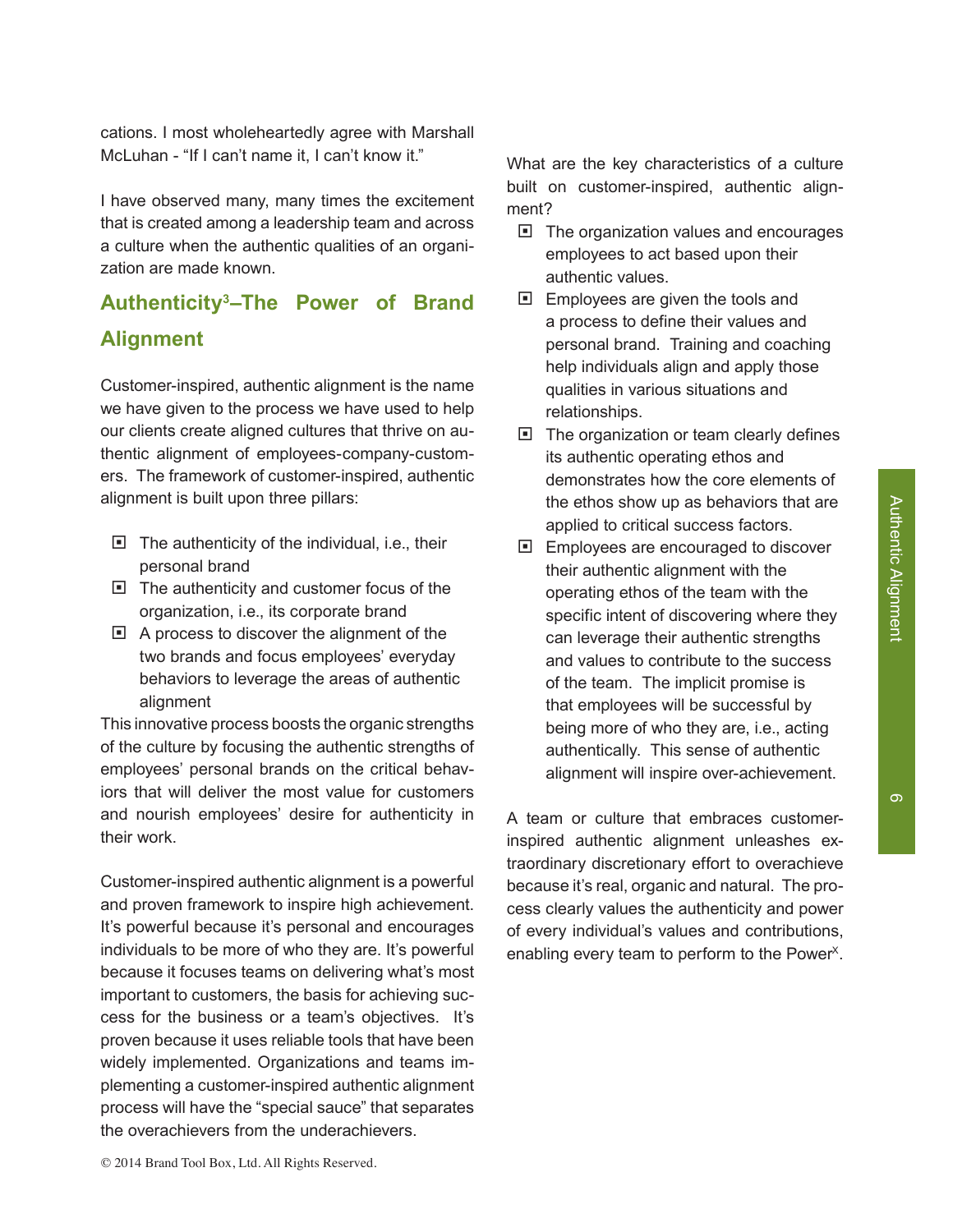### **Lessons Learned**

We have gleaned various lessons learned from de- **4. Create the opportunity to discover align**veloping and implementing a framework to create cultures that thrive on customer-inspired authentic alignment. Here are a few:

- 1. **Brand is authentic and customer-focused.** We have found that using a practical form of personal and organizational brand is a very powerful learning and alignment framework. Distinctiveness is one of the core principles of brand, which supports the individual contributions of an employee. It is universally accepted that authenticity is a prime and necessary requirement of any strong personal or organization brand. Finally, for a brand to be consistently strong and valued it has to create distinctive value for "customers." By its nature brand sets a powerful framework because it stresses authenticity and it emphasizes the importance of aligning to deliver what is most important for customers.
- 2. Authenticity defined can be energizing. We have strong evidence that proves that given a practical tool and some encouragement individuals can be very articulate about their authentic qualities. Moreover the process of consciously articulating their authenticity breeds an excitement to apply it at work and home.
- **3. Test the authenticity of the authenticity.** Conducting a "personal brand assessment" is an important part of the process of individuals defining their authenticity. A personal brand assessment is a tool that provides individuals with immediate feedback how authentic they are with others. Based upon the results of their "authenticity assessment" individuals may chose to refine their authentic qualities. They may also receive positive feedback and encouragement of their authenticity. We used a similar process to get internal and external feedback on the proclaimed authentic qualities of the organization.#
- **ment.** Using a universal framework of brand for individuals and organizations to define their authentic qualities is the ease of discovering alignment. The number of employees who believe they have true authentic alignment with their team or organization rises significantly after providing them with a practical, transparent process to discover their level of alignment. The self-awareness of authentic alignment is the direct result of the straightforward comparison of both brands using simple congruent models of brand.
- **5. Authenticity3 / creates/ purpose/ and/ stron)** ger customer relationships. Discovering authentic alignment between an employee and the organization results in higher levels of engagement, but it is only the beginning. Targeting that engagement to make a distinctive difference for customers adds purpose for employees and high performance for companies. This process of authenticity<sup>3</sup> - aligning employee-company-customer needs to be done in a structured action-learning framework. We have observed measurable increase in employee engagement and key customer performance metrics. Our experience also informs us that a regularly scheduled program of reinforcement is required to maintain a high level customer-inspired authentic alignment across the organization.

 $\overline{\phantom{0}}$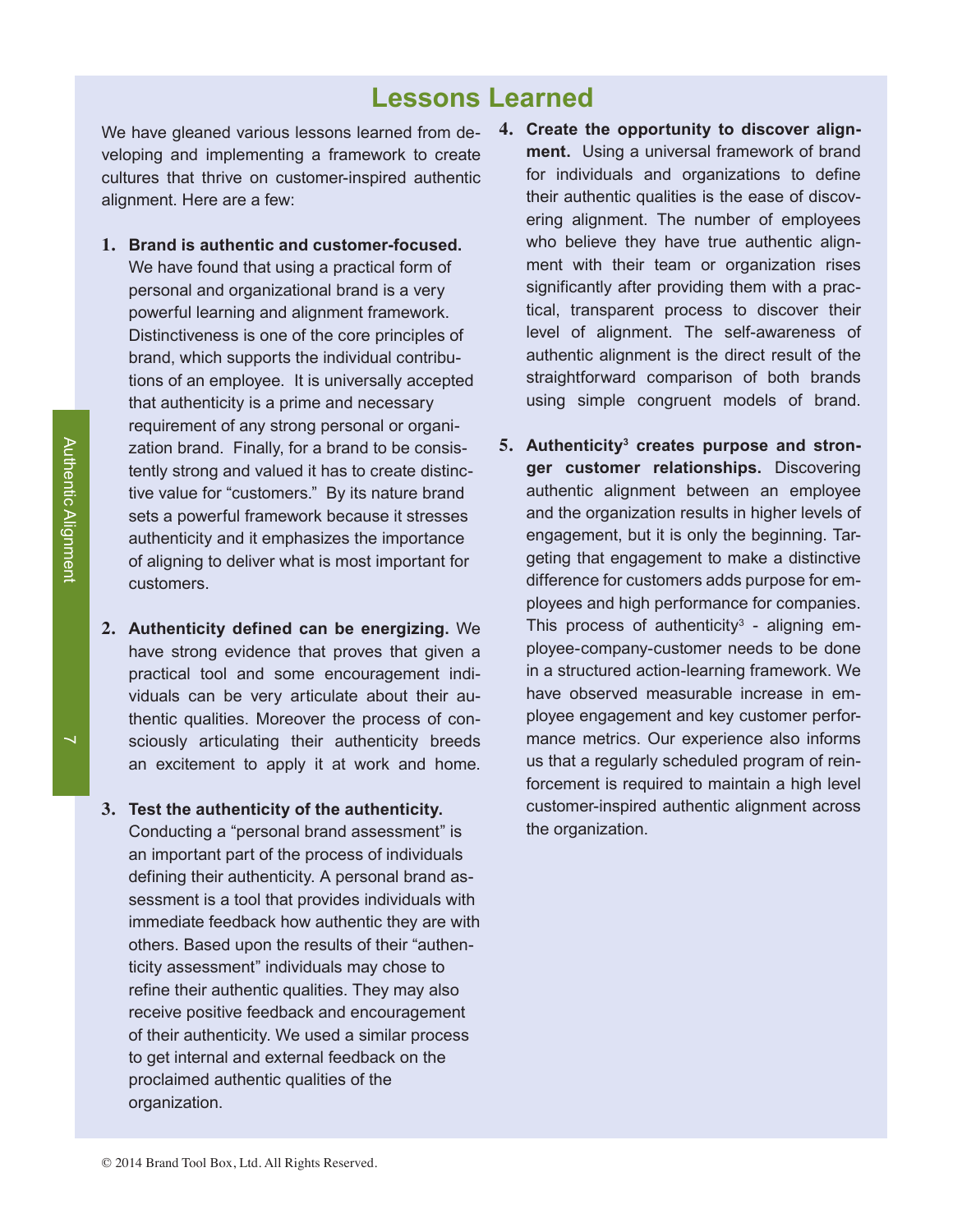# **Authentic Alignment** Authentic#Alignment

#### **About the Author**



Karl D. Speak is a global expert known for his pragmatic and unconventional approach to using brand as a leadership platform for gaining customer loyalty and employee engagement. Karl's innovative work on corporate brand strategy, personal brand and internal brand building has been implemented in companies in 23 countries. His best selling book, Be Your Own Brand, is translated into 12 languages and has sold over 80,000 copies. A revised and expanded version of Be Your Own Brand was recently released to leverage the global success of the first edition and the growing popularity of personal brand.

Brand Tool Box, Ltd., the company he founded 30 years ago, is the global leader in developing and implementing internal brand-building programs. It is a unique professional services organization melding world-class brand expertise and organizational development best practices to help organizations build and

nourish customer-centric culture alignment. Brand Tool Box's consulting processes, training programs and organizational development tools have been successfully implemented in companies across virtually all industry segments, non-profits and governments.

Brand Tool Box has successfully packaged its intellectual property into a portfolio of training workshops, coaching and consulting templates. The products have been used in a range of business and personal development applications, ranging from internal brand building, sales training, to leadership-development coaching.

 $\infty$ Through Brand Tool Box, Karl has implemented his contemporary approach to brand management and internal brand building with a wide range of corporate clients. Clients such as 3M, LeadingAge, American Express, AT&T, BASF, BMW, Cabela's, Cargill, Consumers Energy, EDMC, FedEx, Honeywell, IBM, ING, Mosaic, Motorola, National Church Residences, Securian, Skandia, Sony Corporation, St. Jude Medical, Syngenta, Target Corporation, The Scotts Company, The Wall Street Journal, Toro, and Walgreens have benefited from Karl's consulting and internal brand-building programs.

Karl also serves as an "expert witness" in legal cases involving matters relating to brand.

Karl holds a Masters Degree in Economics from the University of Minnesota. Karl has taught in the MBA programs at University of Minnesota, St. Thomas University, and has been guest lecturer at University of Westminster in London, Capella University, ESADE University in Madrid, among others.

Karl's boardroom experience includes being a board member of Mesa Holdings, VocalEssence, MAP and serving as the chair of the board of The Design Management Institute.